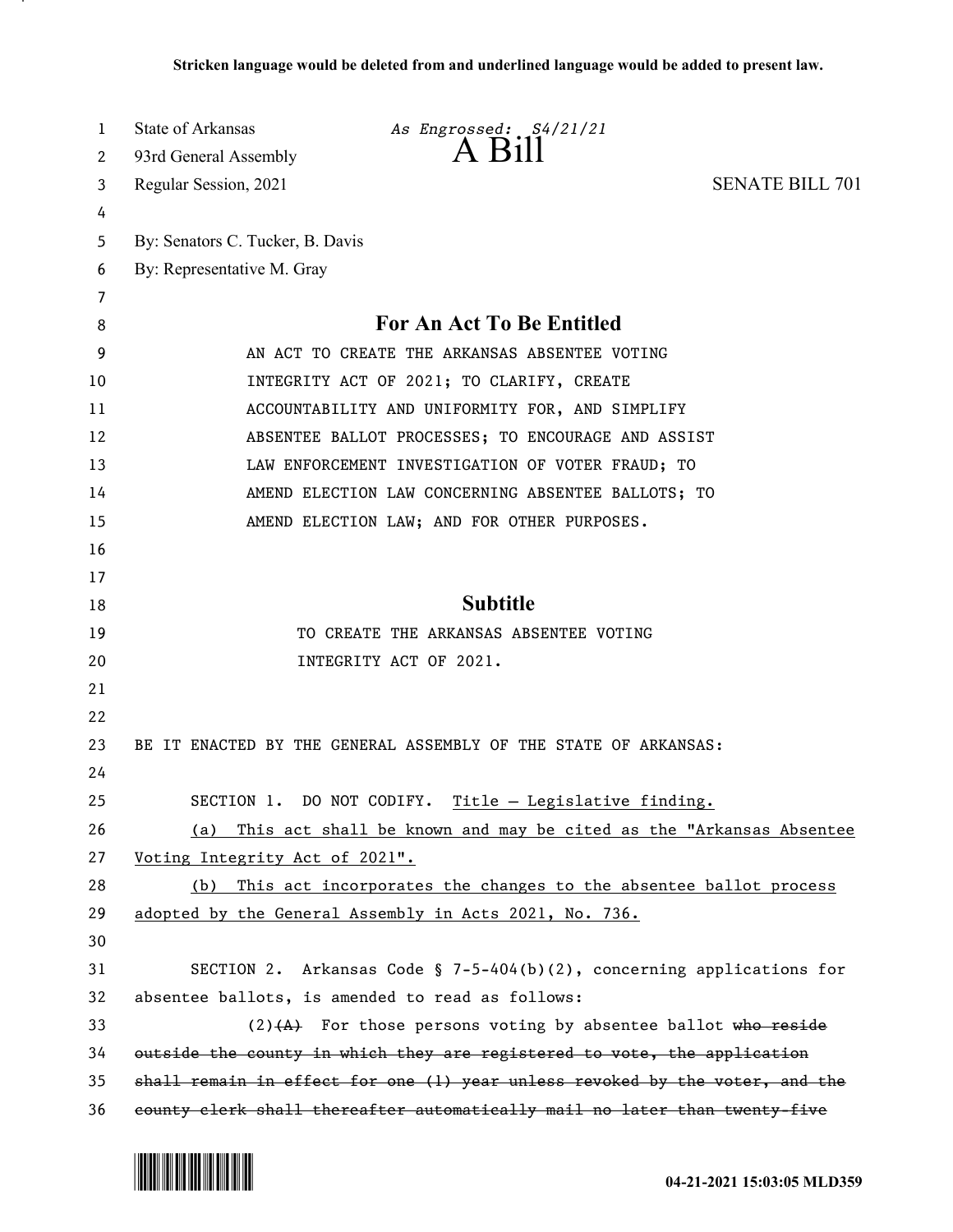| 1            | (25) days before each election an absentee ballot for each election.:           |
|--------------|---------------------------------------------------------------------------------|
| $\mathbf{2}$ | Unless otherwise provided by the applicant in<br>(A)                            |
| 3            | subdivision $(b)(2)(C)$ of this section, the application shall be valid for     |
| 4            | only one (1) election cycle;                                                    |
| 5            | The election cycle shall include any one (1) election<br>(B)                    |
| 6            | and the corresponding runoff election;                                          |
| 7            | The Secretary of State shall include an option, which<br>(C)                    |
| 8            | the applicant may select, that the application shall remain in effect for one   |
| 9            | (1) year, unless later revoked by the voter;                                    |
| 10           | The Secretary of State shall include language in the<br>(D)                     |
| 11           | application explaining that the application applies to one (1) election and     |
| 12           | the corresponding runoff election, unless the option provided under             |
| 13           | subdivision $(b)(2)(C)$ of this section, is selected by the applicant, in which |
| 14           | case the application will remain in effect for one (1) year; and                |
| 15           | (E)(i) The county clerk shall automatically mail to the                         |
| 16           | voter no later than twenty-five (25) days before each election an absentee      |
| 17           | ballot for the election and no later than ten (10) days before the              |
| 18           | corresponding runoff election, if any, for which the voter submitted an         |
| 19           | application for an absentee ballot, unless the voter selected the option        |
| 20           | provided under subdivision $(b)(2)(C)$ of this section, in which case the       |
| 21           | county clerk shall automatically mail to the voter no later than twenty-five    |
| 22           | (25) days before each election an absentee ballot for each election held        |
| 23           | during the applicable one-year period.                                          |
| 24           | (ii) For a voter residing in a long-term care or                                |
| 25           | residential care facility licensed by the state, the administrator of the       |
| 26           | facility may receive the absentee ballot on behalf of the voter for that        |
| 27           | election if, before the county clerk has mailed the ballot, the administrator   |
| 28           | has presented an absentee ballot request from the voter authorizing the         |
| 29           | administrator to receive the absentee ballot on behalf of the voter for that    |
| 30           | election.                                                                       |
| 31           | $(B)(i)$ For those persons voting by absentee ballot who                        |
| 32           | reside within the county in which they are registered to vote, the              |
| 33           | application shall be valid for only one (1) election cycle.                     |
| 34           | (ii) The election cycle shall include any one (1)                               |
| 35           | election and the corresponding runoff election.                                 |
| 36           | (C)(i) For a voter residing in a long-term care or                              |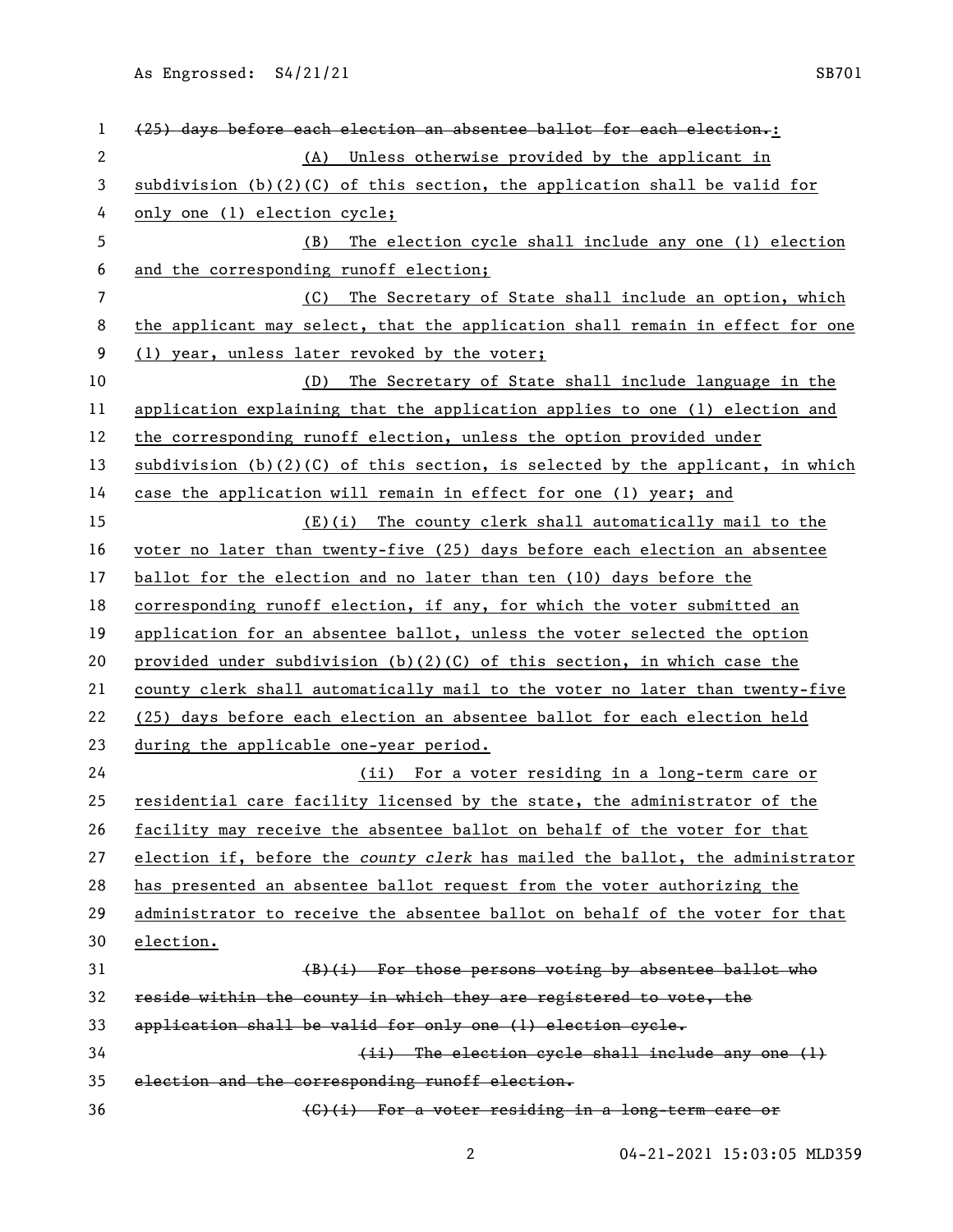| 1  | residential care facility licensed by the state the application shall remain  |
|----|-------------------------------------------------------------------------------|
| 2  | in effect for one (1) calendar year unless withdrawn by the voter.            |
| 3  | (ii) The county clerk automatically shall mail no                             |
| 4  | later than twenty-five (25) days before each election an absentee ballot for  |
| 5  | each election unless, before mailing, the administrator of the facility has   |
| 6  | presented an absentee ballot request from the voter authorizing the           |
| 7  | administrator to receive the absentee ballot on behalf of the voter for that  |
| 8  | $e$ lection.                                                                  |
| 9  | $(D)(i)$ For a voter with a disability as defined in § 7-5-                   |
| 10 | 311, the application shall remain in effect for one (1) calendar year unless  |
| 11 | withdrawn by the voter.                                                       |
| 12 | (ii) The county clerk automatically shall mail no                             |
| 13 | later than twenty-five (25) days before each election an absentee ballot for  |
| 14 | each election.                                                                |
| 15 |                                                                               |
| 16 | SECTION 3. Arkansas Code § 7-5-405(a)(1) and (2), concerning the              |
| 17 | application form for absentee ballots, are amended to read as follows:        |
| 18 | (a)(1) Applications for absentee ballots may be made on a form $\theta$ fr    |
| 19 | forms prescribed by the Secretary of State and furnished by the county clerk  |
| 20 | at least sixty (60) days before the election.                                 |
| 21 | The form or forms shall contain the following information:<br>(2)             |
| 22 | The following statement:<br>(A)                                               |
| 23 | "IF YOU PROVIDE FALSE INFORMATION ON THIS FORM, YOU MAY BE GUILTY OF PERJURY  |
| 24 | AND SUBJECT TO A FINE OF UP TO \$10,000 OR IMPRISONMENT FOR UP TO 10 YEARS."; |
| 25 | (B) A statement in which the voter must indicate that he                      |
| 26 | or she is requesting an absentee ballot because he or she will be:            |
| 27 | Unavoidably absent from the polling site on<br>(i)                            |
| 28 | election day;                                                                 |
| 29 | (ii)<br>Unable to attend the polls on election day                            |
| 30 | because of illness or physical disability; or                                 |
| 31 | Unable to attend the polls on election day<br>(iii)                           |
| 32 | because of residence in a long-term care or residential facility licensed by  |
| 33 | the state;                                                                    |
| 34 | A statement by the voter indicating whether he or she<br>(C)                  |
| 35 | resides outside the county;                                                   |
| 36 | A statement indicating whether the voter is a United<br>(D)                   |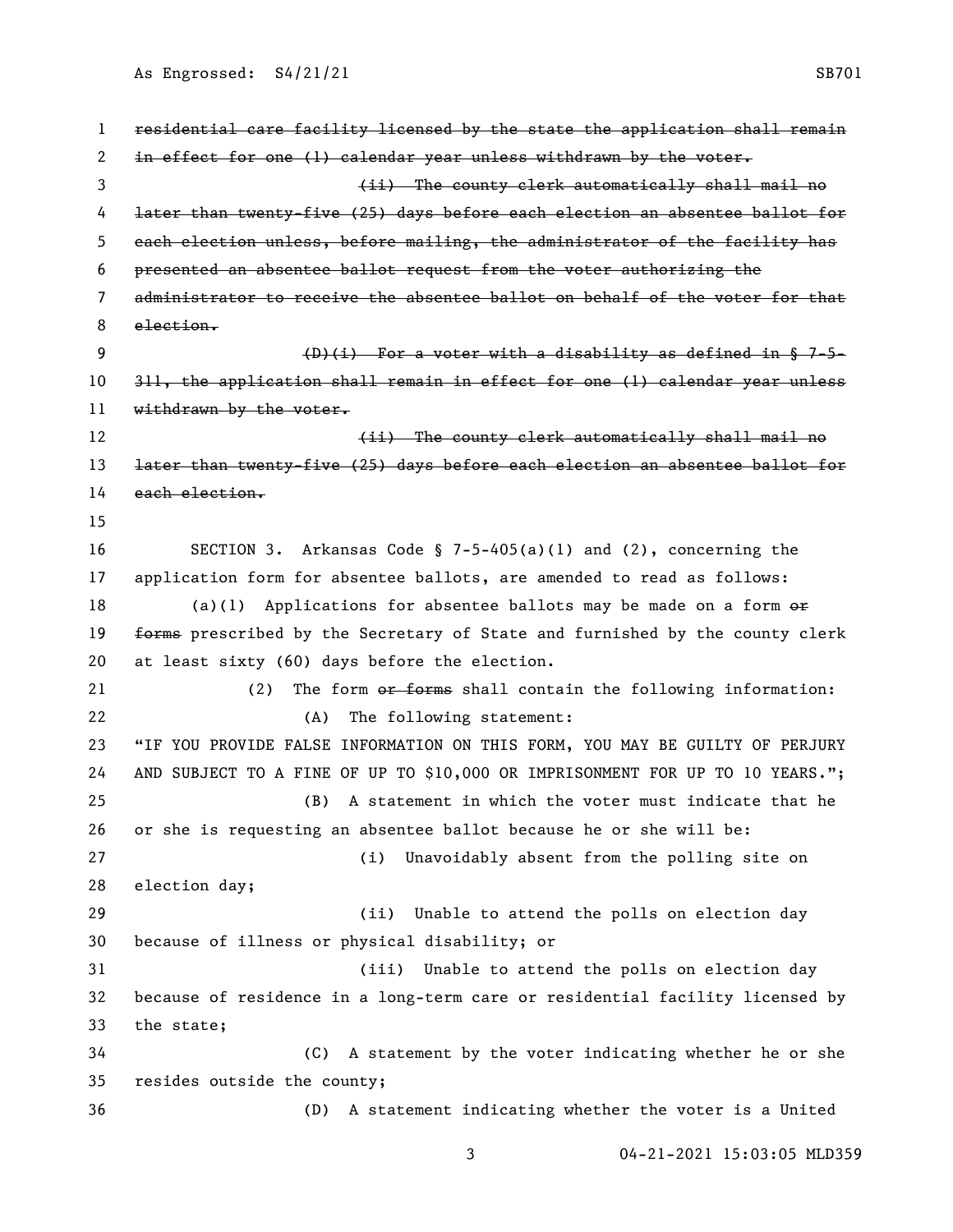States citizen residing outside the territorial limits of the United States; (E) A statement indicating whether the voter is in active service as a member of the armed services of the United States; (F) Mailing information for the ballot or the name and signature of a designated bearer, an administrator, or an authorized agent; (G) The date, the voter's printed or typed name, voting residence address, date of birth, and the voter's signature attesting to the correctness of the information provided under penalty of perjury; and (H)(i) The election in which the voter wishes to cast an absentee ballot. (ii) The language describing the election in which 12 the voter wishes to cast an absentee ballot: (a) Shall be placed on the form by the Secretary of State; (b) May use terminology that varies from the 16 election terms adopted in the Arkansas Code; (c) Shall include a list of election options for absentee ballot voters to choose from when requesting their absentee **ballot; and**  (d) In providing the list of election options in subdivision (a)(2)(H)(ii)(c) of this section, the Secretary of State *may*: 22 (1) Use plain language terms that: (A) Sufficiently identify which ballot the voter is requesting; and (B) Are designed to be easily read 26 by the typical registered voter; and (2) Provide the date on which each such election is to be held. SECTION 4. Arkansas Code § 7-5-409(b) as amended by Acts 2021, No. 736, concerning materials furnished to qualified voters, is amended to read as follows: (b)(1) If the applicant is registered or is otherwise eligible to vote absentee, the county clerk, prior to mailing or delivering the ballot, shall detach the ballot stub and deposit the ballot stub into a sealed box designated as "Absentee Stub Box" and deliver to the applicant or to the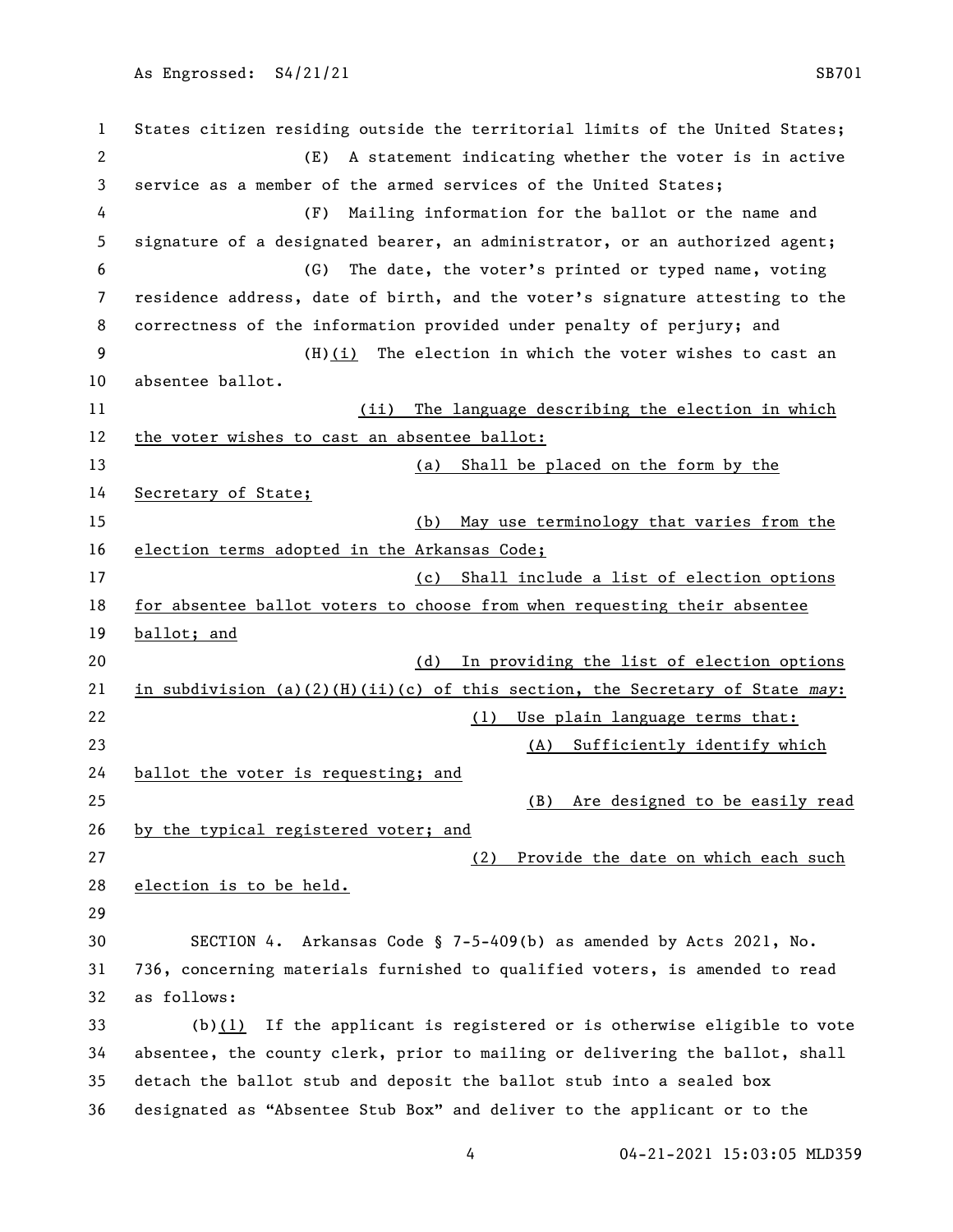applicant's designated bearer, authorized agent, or administrator for delivery to the applicant the following materials:  $\left(4\right)$  An official absentee ballot for each election named in the application;  $\left(2\right)(B)$  Instructions for voting and returning the official absentee ballot to the county clerk; 7 (3)(C) An official absentee ballot secrecy envelope on 8 which there shall be written or printed the words "Ballot Only";  $\left(4\right)\left(A\right)\left(1\right)\left(1\right)\left(a\right)$  A uniform voter statement created and approved by the State Board of Election Commissioners. 11 (ii)(b) The voter statement shall include the following heading in bold capitalized letters: "THIS VOTER STATEMENT SHALL BE COMPLETED AND RETURNED IN THE MAILING ENVELOPE OR THE ABSENTEE BALLOT WILL NOT BE COUNTED." 15 (iii)(c) The voter statement shall include the following statement in bold capitalized letters at the bottom of the page: "THE INFORMATION I HAVE PROVIDED IS TRUE TO THE BEST OF MY KNOWLEDGE UNDER PENALTY OF PERJURY. IF I HAVE PROVIDED FALSE INFORMATION, I MAY BE SUBJECT TO A FINE OF UP TO TEN THOUSAND DOLLARS (\$10,000) OR IMPRISONMENT FOR UP TO TEN (10) YEARS, OR BOTH, UNDER FEDERAL OR STATE LAWS." 21 (iv)(d) The voter statement shall include a statement that the voter resides at the address on his or her application.  $\left\{\text{w}\right\}$  (e) The voter statement shall include a statement for a first-time voter who registers by mail: "If I am a newly registered voter of this county and this is the first time I am voting in this county, I am enclosing a copy of a current and valid photo identification card or a current utility bill, bank statement, government check, paycheck, or other government document that shows my name and address."  $\left(\frac{B}{B}\right)(i)$  Blanks shall be provided for the voter to provide his or her printed name, signature, mailing address, residential voting address, date of birth, printed name and address of the administrator, authorized agent, or designated bearer, signature of administrator, authorized agent, or designated bearer, and address of the administrator, authorized agent, or designated bearer.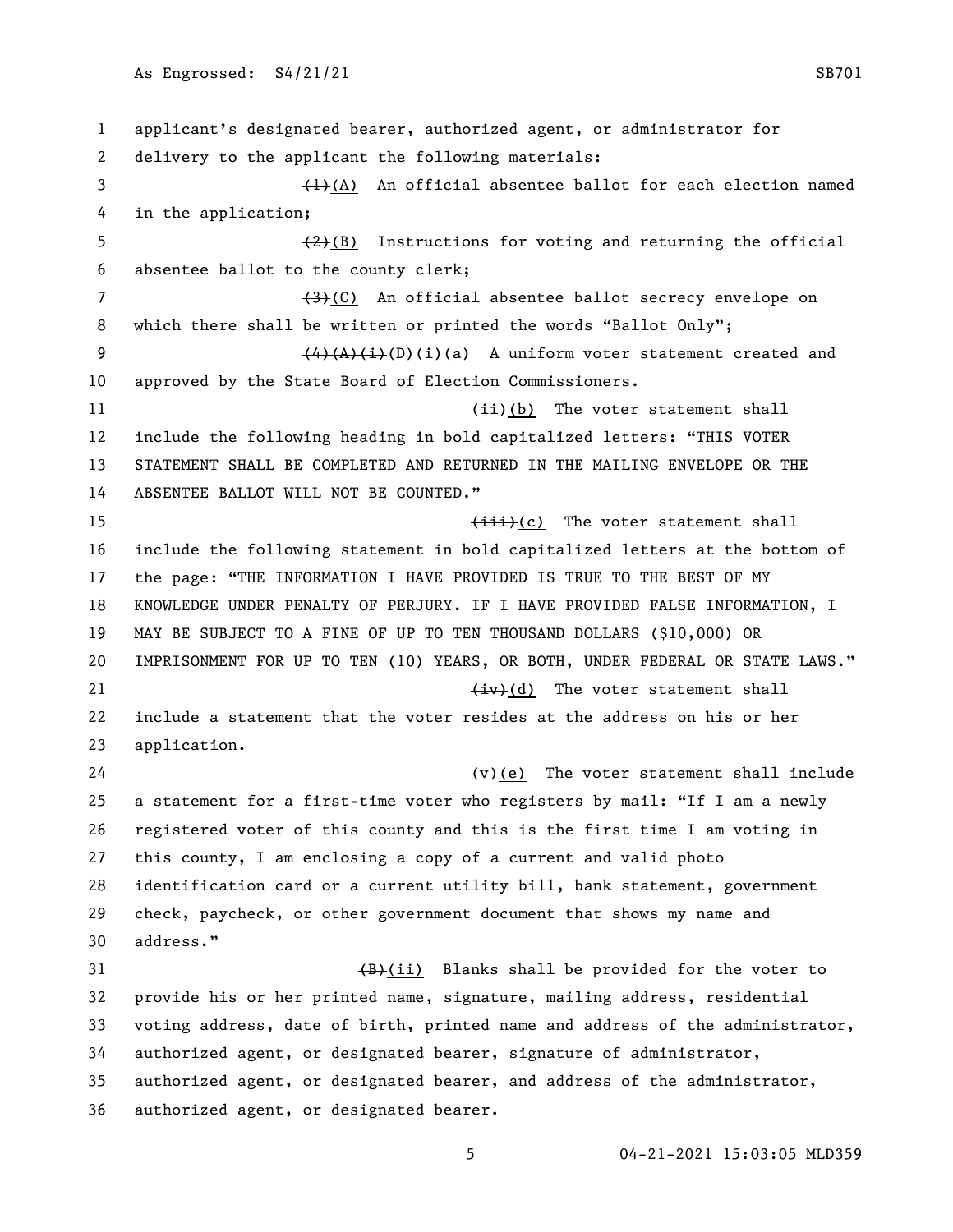$\left(\frac{C}{i}\right)(i)$  (iii)(a) The voter statement shall include a sworn statement portion that may be completed by the voter stating that the voter is registered to vote and that he or she is the person who is registered. 5 (ii)(b) The sworn statement portion of the voter statement is not required to be notarized, but the voter shall execute the sworn statement under penalty of perjury;  $(5)(E)$  A sealable envelope upon which shall be printed or written the words: "Return Envelope", the address of the county clerk, the 10 precinct of the voter, and the words: "ABSENTEE BALLOT, 11 , ELECTION"; and  $(6)+(F)$  An authorized agent authorization form, as follows: "AGENT AUTHORIZATION FORM If applicable, fill out and sign this form and place it in the Return Envelope I hereby authorize (insert his or her name) as my authorized agent, to deliver this ballot as I am medically unable to vote on election day. An affidavit verifying my medical status as unable to deliver the application or to vote on the day of the election is attached or has been provided with my application. Signature of voter Printed name of voter Address of voter Date of birth of voter." (2) The voter statement, instructions, and any other absentee ballot materials required under subdivision (b)(1) of this section shall be on forms: (A) Prescribed by the State Board of Election Commissioners with the assistance of the Secretary of State; and (B) That are designed to be easily read by the typical registered voter.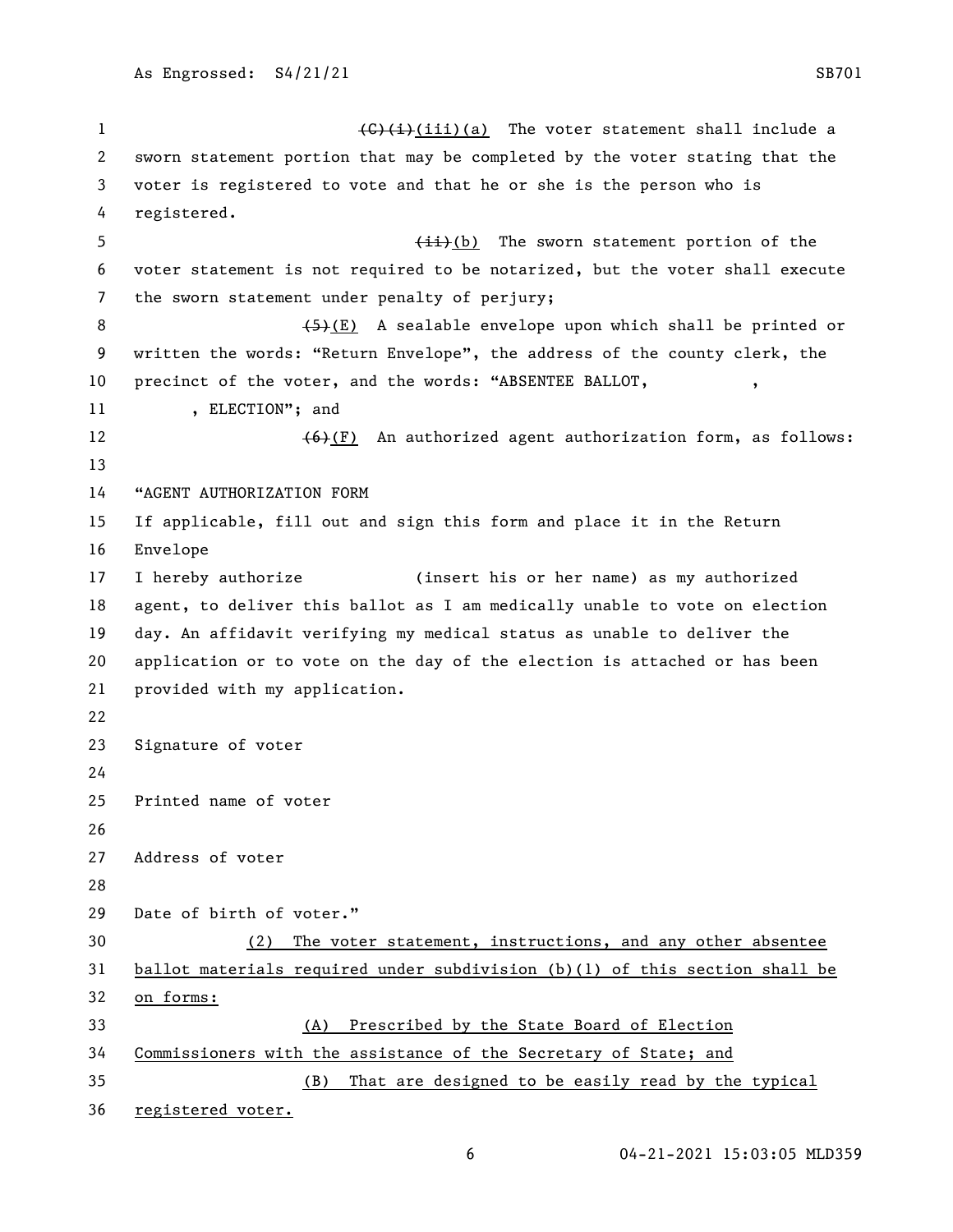SECTION 5. Arkansas Code § 7-5-416 as amended by Acts 2021, No. 736, is amended to read as follows: 7-5-416. Counting of absentee ballots. (a)(1) The election officials for absentee ballots may meet in a place designated by the county board of election commissioners no earlier than the Tuesday before the election for the purpose of opening the outer envelope, processing, and canvassing of absentee ballot paper work of the outer envelope and no earlier than 8:30 a.m. on election day for the purpose of opening the inner absentee ballot envelope and counting the absentee ballots. (2) The absentee ballots shall be tabulated or counted no earlier than 8:30 a.m. on election day. (3) The county board of election commissioners shall give public notice of the time and location of the opening, processing, canvassing, and counting of absentee ballots and early voting ballots as provided in § 7-5- 202.  $\left(4\right)$  (4) The county clerk shall provide the county board of election commissioners with a daily count of absentee applications received, to be reported weekly or upon request of the county board of election commissioners.  $(4)$ (5) The county clerk shall provide the county board of election commissioners with a daily count of absentee ballots received, to be reported weekly or upon request of the county board of election commissioners.  $(5)$  (6) The county clerk shall forward the following items to the election officials designated by the county board of election commissioners to open, process, canvass, and count absentee ballots: (A) The absentee ballot applications sorted alphabetically and by precinct; (B) The absentee ballots; and (C) A written report containing the following information: (i) The number of absentee ballot applications received by the county clerk; (ii) The number of absentee ballots sent by the county clerk; (iii) The number of absentee ballots returned to the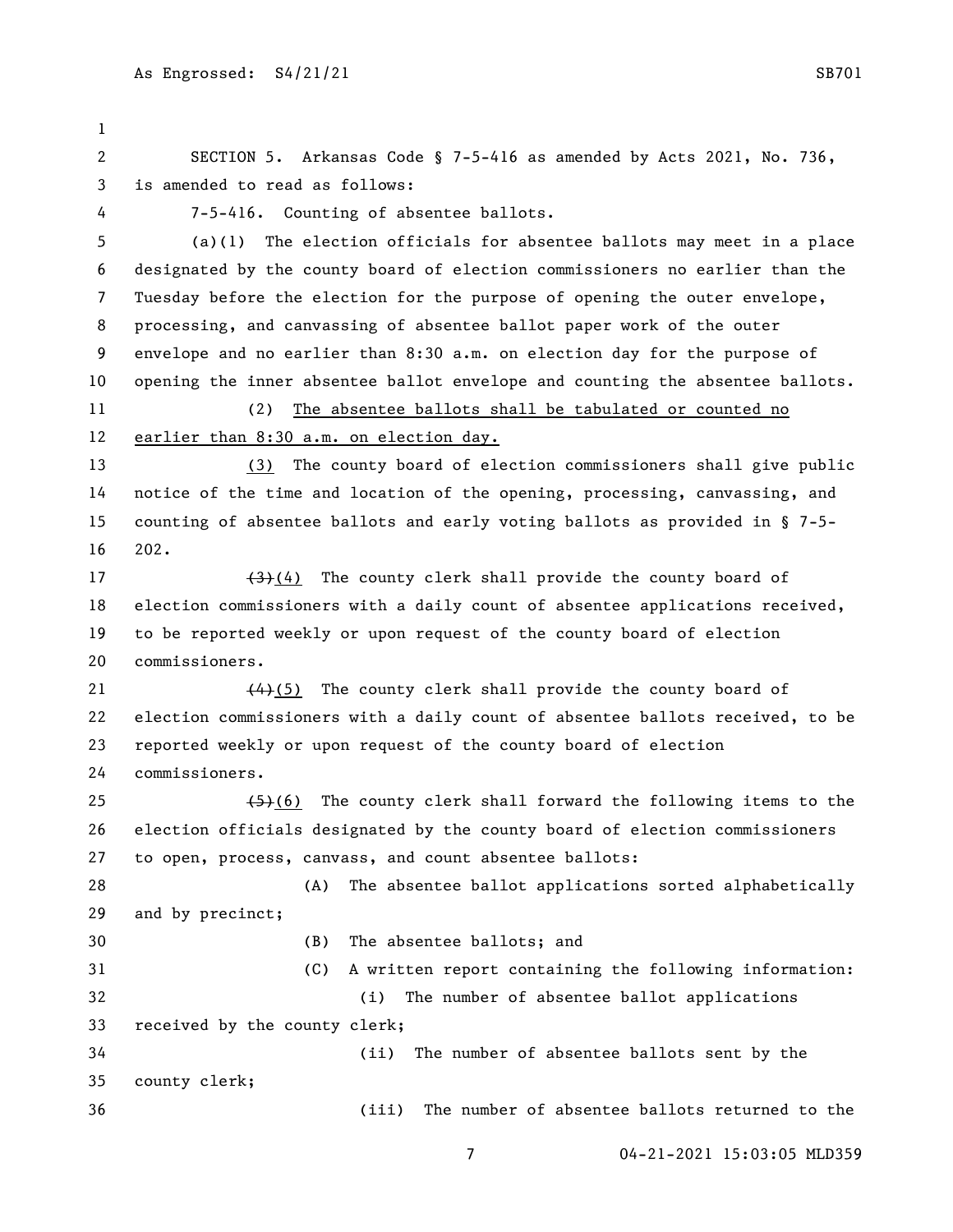county clerk; (iv) The number of absentee ballots rejected by the county clerk and the reason for the rejection; (v) The number of absentee ballots marked as received on the paper absentee ballot applications list; and (vi) If the number of absentee ballots returned to the county clerk and the number of absentee ballots marked as received on the paper absentee ballot lists are different and the reason for the difference is known, the reason for the difference.  $(6)(7)$  The processing and counting of absentee ballots shall be open to the public, and candidates and authorized poll watchers may be present in person or by a representative designated in writing under § 7-5- 312 during the opening, processing, canvassing, and counting of the absentee ballots as provided in this subchapter. *(7)(A)(8)(A) Absentee and early votes shall be counted prior to the closing of the polls on election day the close of business on the Thursday following election day as provided under this section, except for overseas voters as otherwise provided under this section.* (B)(i) The county board of election commissioners shall report by precinct the initial count of early votes and absentee ballot votes to the Secretary of State as provided under § 7-5-701 as soon as practical after the polls close on election day. (ii) No election results of the precinct shall be printed, posted, or released until after the polls close on election day.  $(8)(A)(9)(A)$  After the outer envelope of an absentee ballot is opened, a county clerk and deputies of the county clerk shall not have access to: 28 (i) The absentee ballots; (ii) Absentee ballot paperwork; or (iii) The inner envelope of an absentee ballot. (B) The county board of election commissioners may grant a county clerk or deputies of the county clerk access to the absentee ballot 33 materials in subdivision  $(a)$   $(8)$   $(A)$   $(9)$   $(A)$  of this section if the access is granted by an affirmative vote of the county board of election commissioners for a specific purpose and for a designated election. (b)(1) The opening, processing, counting, and canvassing of absentee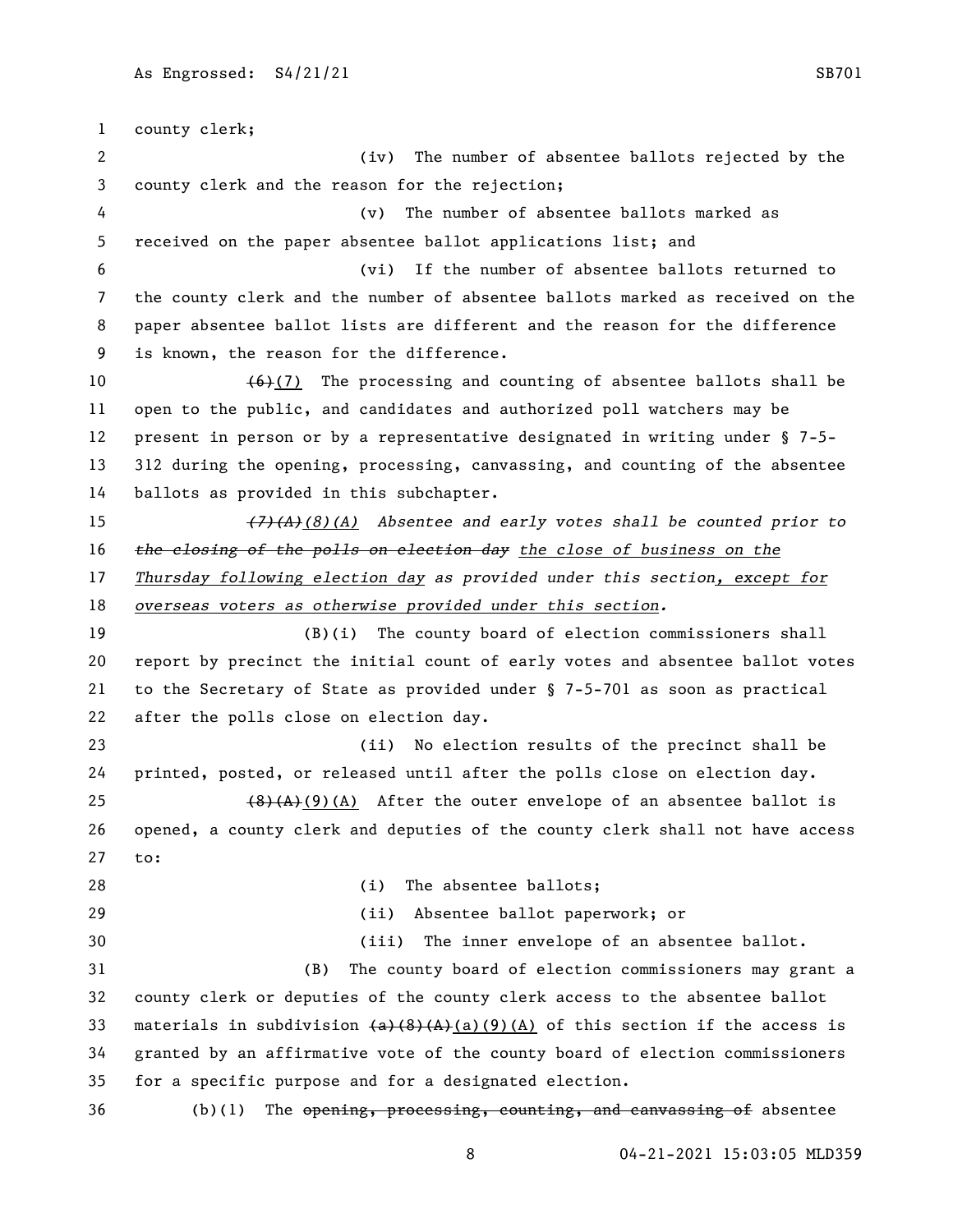1 ballots ballot materials shall be conducted opened by two (2) election officials as follows: (A) One (1) of the election officials shall open outer 4 absentee ballot envelopes one by one and verify the contents locate the required materials; *(B) If the required materials are properly placed in the outer absentee ballot envelope, the election official shall proceed to read aloud from the voter statement the name of the voter; The election officials shall: (i) Read aloud from the voter statement the name of the voter and the voting precinct in which the voter claims to be a legal voter; (ii) List the name and voting precinct of the voter; (iii) Compare the voter materials as provided under subdivision (b)(2) of this section; and (iv) For first-time voters who registered by mail, compare the first-time voter's identification document unless the voter previously provided identification at the time of mailing the voter registration application; (C) If the required materials are not properly placed in the outer absentee ballot envelope,: (i) a A second election official shall open the inner absentee ballot envelope to verify the contents locate the required voter materials no earlier than 8:30 a.m. on election day; and (D)(ii) If all required materials are present within one (1) or the other envelope, the The election officials shall put place the absentee ballot materials, while preserving the secrecy of the voter's ballot within the inner absentee envelope, in the proper an envelope while preserving the secrecy of the voter's ballot and marked "provisional", and the absentee ballot shall be considered a provisional ballot; and shall proceed to read aloud from the voter statement the name of the voter and the voting precinct in which the voter claims to be a legal voter; (E) As each outer envelope is opened and the name of the voter is read, the election officials for the absentee box shall list the name and voting precinct of the voter; (D) If the required materials are properly placed in the*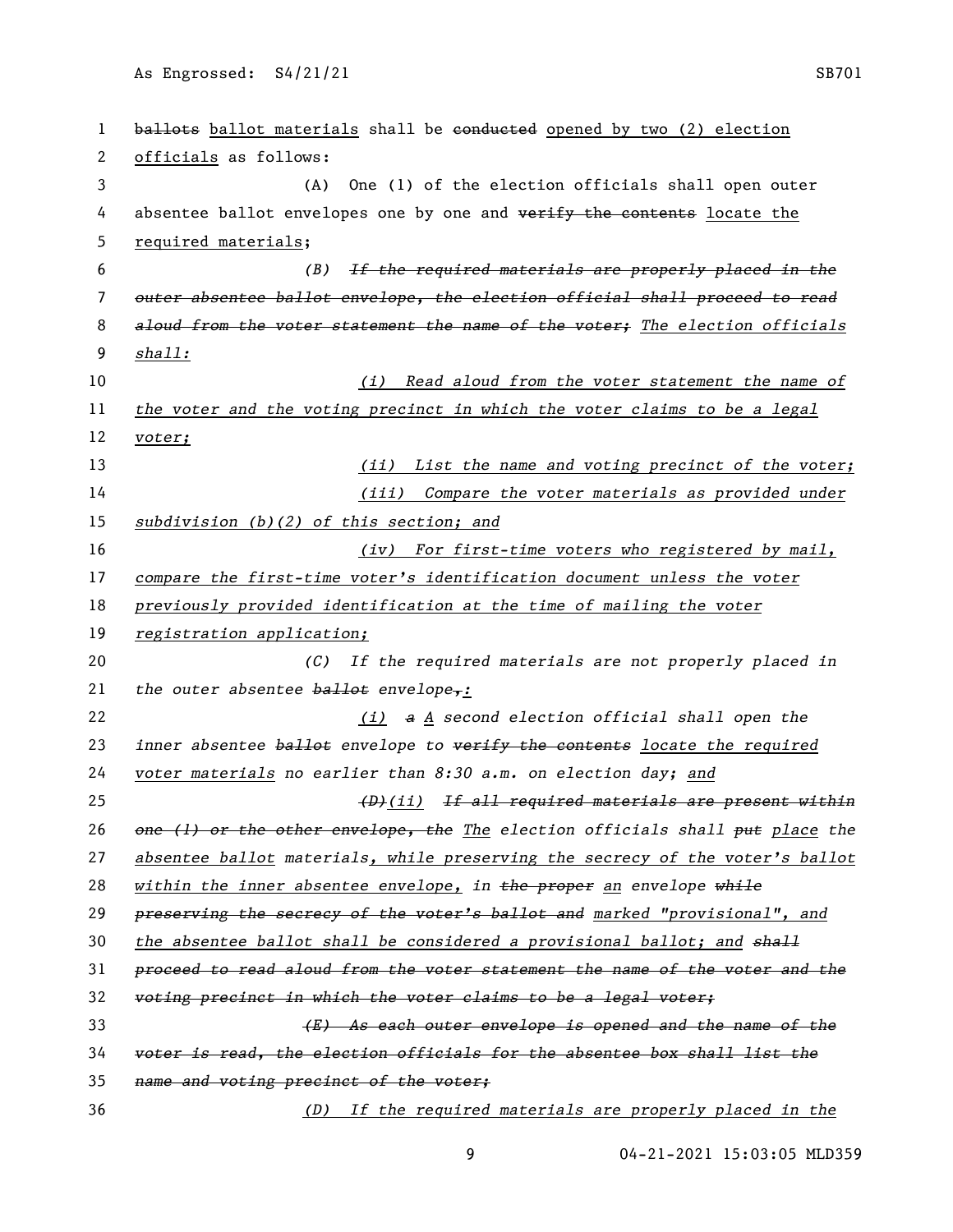| 1  | outer absentee envelope, then the election officials shall compare the voter  |
|----|-------------------------------------------------------------------------------|
| 2  | materials as provided under subdivision (b)(2) of this section.               |
| 3  | $(2)$ (A) After the opening of the absentee ballot materials, the             |
| 4  | two (2) election officials shall canvass and compare the absentee ballot      |
| 5  | materials as follows:                                                         |
| 6  | The election officials shall compare all<br>(i)                               |
| 7  | absentee ballot materials returned, except the voter's ballot, which shall be |
| 8  | maintained within the inner absentee ballot envelope to preserve the secrecy  |
| 9  | of the ballot, including without limitation:                                  |
| 10 | Absentee ballot applications;<br>(a)                                          |
| 11 | (b) Voter statements;                                                         |
| 12 | (c) A voter's voter identity documentation;                                   |
| 13 | and                                                                           |
| 14 | Any additional information or<br>(d)                                          |
| 15 | documentation provided by the voter in the absentee ballot envelope;          |
| 16 | (ii) The election officials shall review the absentee                         |
| 17 | ballot materials to determine whether:                                        |
| 18 | (a) The voter's name, residential voting                                      |
| 19 | address, date of birth, and signature are comparable;                         |
| 20 | (F)(i) After the election official reads aloud from the                       |
| 21 | statement, the election officials shall compare the name, address, date of    |
| 22 | birth, and signature of the voter's absentee application with the voter's     |
| 23 | statement and, for first-time voters who registered by mail, the first-time   |
| 24 | voter's identification document unless the voter previously provided          |
| 25 | identification at the time of mailing the voter registration application.     |
| 26 | (ii) If the county board of election commissioners                            |
| 27 | determines that the absentee application and the voter's statement do not     |
| 28 | compare as to name, residential voting address, date of birth, and signature, |
| 29 | the absentee ballot shall not be counted.                                     |
| 30 | The voter identification document, voter<br>(b)                               |
| 31 | statement, and inner envelope containing the absentee ballot are present; and |
| 32 | (c) If a designated bearer, authorized agent,                                 |
| 33 | or administrator delivers the ballot, the name of the designated bearer,      |
| 34 | authorized agent, or administrator written on the absentee ballot application |
| 35 | compares with the information on the voter statement;                         |
| 36 | The election officials shall place the<br>(iii)                               |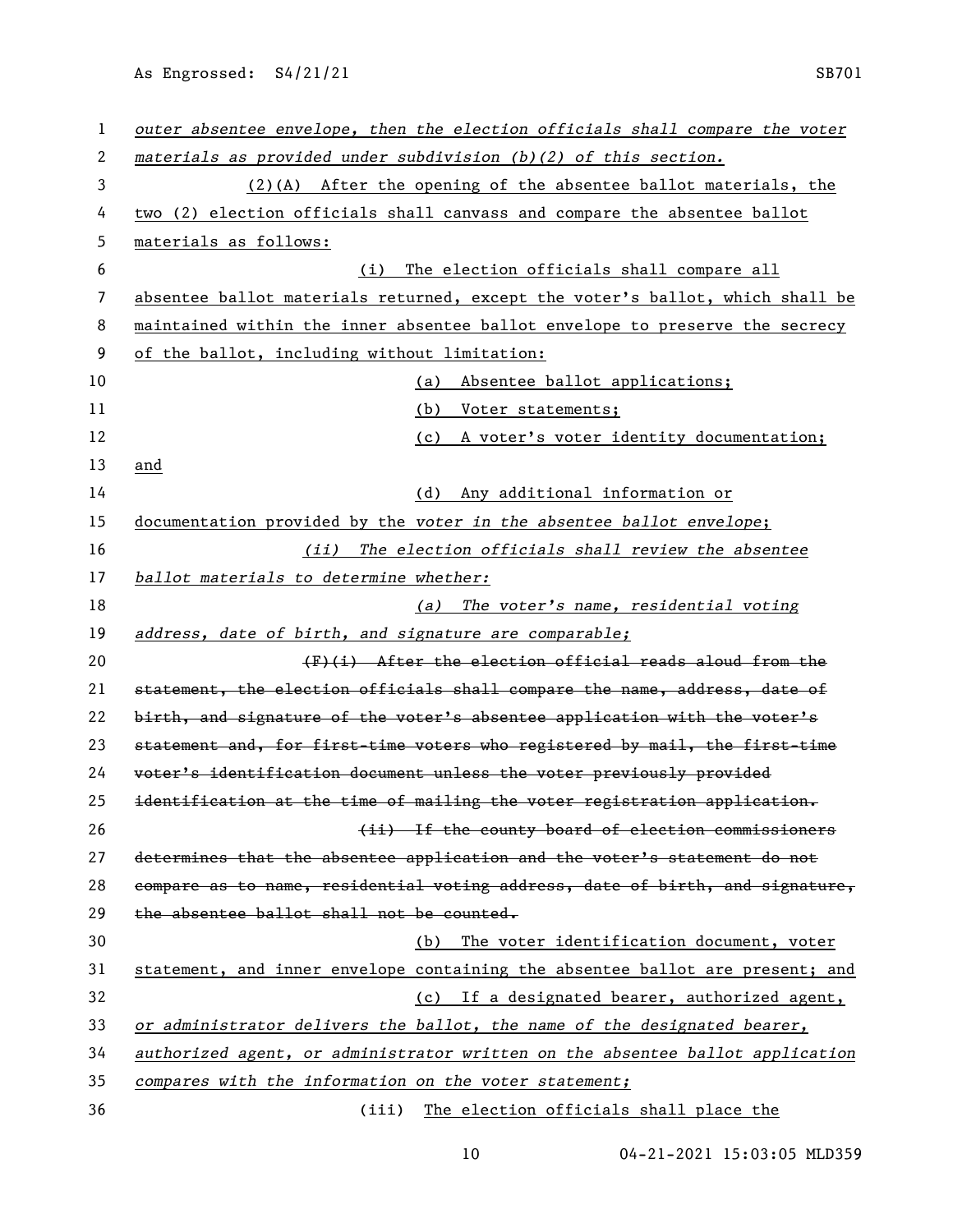| 1  | absentee ballot materials, including the inner envelope containing the        |
|----|-------------------------------------------------------------------------------|
| 2  | ballot, in an envelope marked "provisional", and the absentee ballot shall be |
| 3  | considered a provisional ballot if:                                           |
| 4  | The absentee application and the voter's<br>(a)                               |
| 5  | statement do not compare as to name, residential voting address, date of      |
| 6  | birth, and signature; or                                                      |
| 7  | A designated bearer, authorized agent, or<br>(b)                              |
| 8  | administrator delivers the ballot, and the name of the designated bearer,     |
| 9  | authorized agent, or administrator does not compare with the information on   |
| 10 | the voter statement;                                                          |
| 11 | (iv) If a first-time voter fails to provide the                               |
| 12 | required voter identification with the absentee ballot or at the time of      |
| 13 | mailing the voter registration application, then the absentee application,    |
| 14 | absentee ballot envelope, and voter's statement shall be placed in an         |
| 15 | envelope marked "provisional" and the absentee ballot shall be considered a   |
| 16 | provisional ballot; or if any other voter fails to provide the required voter |
| 17 | identification with the absentee ballot, the election officials shall place   |
| 18 | the absentee ballot materials including the inner envelope containing the     |
| 19 | ballot in an envelope marked "provisional", and the absentee ballot shall be  |
| 20 | considered a provisional ballot;                                              |
| 21 | (G)(i) The election officials shall compare the name and                      |
| 22 | address of the bearer, agent, or administrator written on the absentee ballot |
| 23 | return envelope with the information on the voter statement. If the           |
| 24 | information does not match, then the outer envelope, absentee application,    |
| 25 | secrecy envelope containing the ballot, and the voter's statement shall be    |
| 26 | placed in an envelope marked "provisional" and the absentee ballot shall be   |
| 27 | considered a provisional ballot;                                              |
| 28 | (ii) The election officials shall compare the name                            |
| 29 | of the bearer written on the absentee ballot application with the information |
| 30 | on the voter statement, and if the information does not compare, the ballot   |
| 31 | shall be a provisional ballot.                                                |
| 32 | (iii) An absentee ballot designated as a provisional                          |
| 33 | ballot for the lack of a designation of, or name of, a designated bearer      |
| 34 | shall be counted only if the county board of election commissioners does not  |
| 35 | determine that the provisional ballot is invalid and should not be counted    |
| 36 | based on other grounds;                                                       |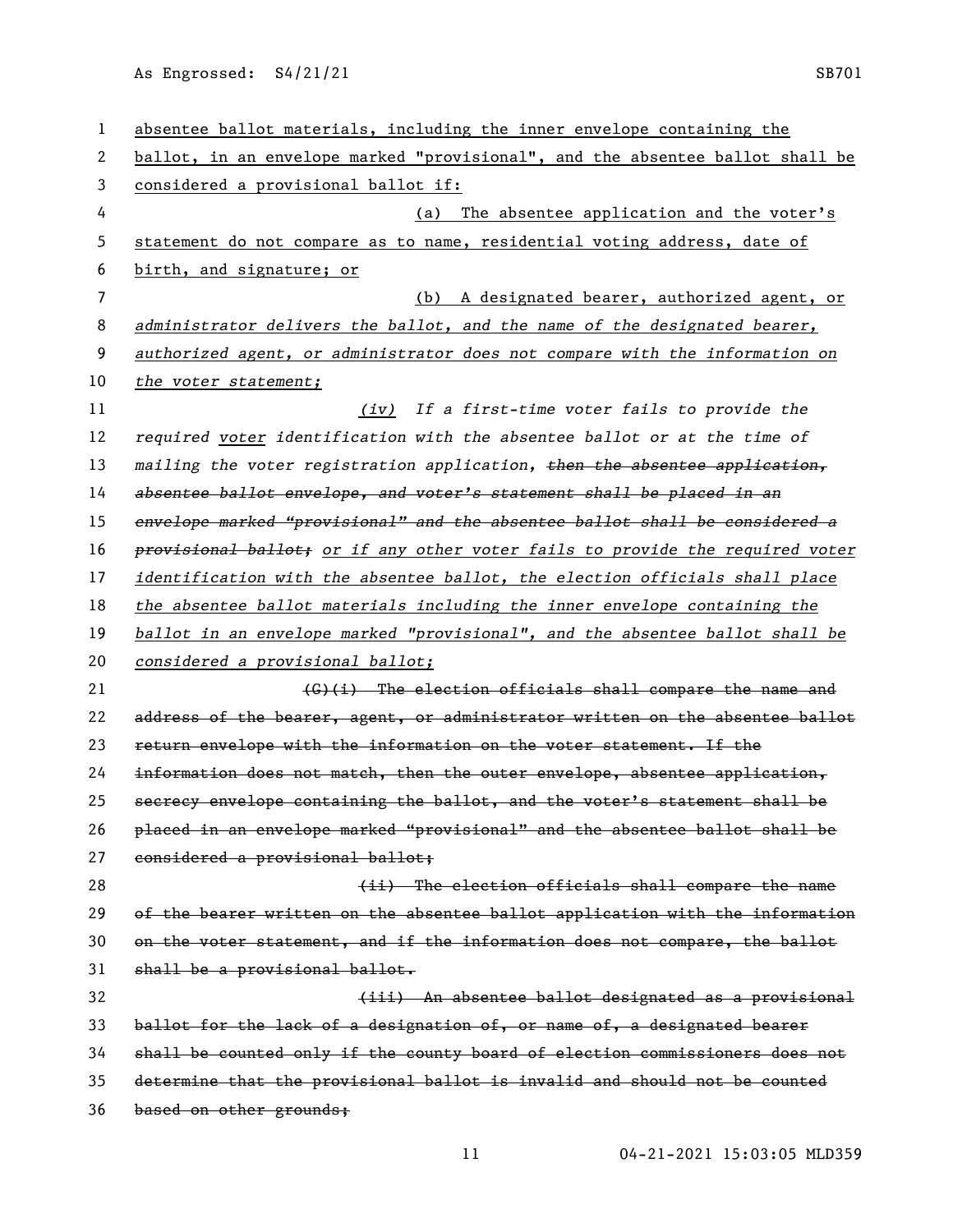| 1              | (H) If the absentee voter fails to return the voter                            |
|----------------|--------------------------------------------------------------------------------|
| 2              | statement, the vote shall not be counted;                                      |
| 3              | The ballot shall be designated to be counted or<br>(v)                         |
| 4              | tabulated if:                                                                  |
| 5              | All required absentee ballot materials are<br>(a)                              |
| 6              | present;                                                                       |
| $\overline{7}$ | The voter's name, residential voting<br>(b)                                    |
| 8              | address, date of birth, and signature compare; and                             |
| 9              | (c) If a designated bearer, authorized agent,                                  |
| 10             | or administrator delivered the ballot, the name of the designated bearer,      |
| 11             | authorized agent, or administrator written on the absentee ballot application  |
| 12             | compares with the information on the voter statement;                          |
| 13             | (vi) The absentee ballot materials shall be                                    |
| 14             | transmitted to the county board of election commissioners for additional       |
| 15             | review if:                                                                     |
| 16             | Any required absentee ballot materials are<br>(a)                              |
| 17             | missing;                                                                       |
| 18             | The voter's name, residential voting<br>(b)                                    |
| 19             | address, date of birth, and signature do not compare; or                       |
| 20             | (c) If a designated bearer, authorized agent,                                  |
| 21             | or administrator delivers the ballot, the name of the designated bearer,       |
| 22             | authorized agent, or administrator does not compare with the information on    |
| 23             | the voter statement.                                                           |
| 24             | A member of a county board of election commissioners,<br>(B)                   |
| 25             | acting in his or her individual capacity as an election official, may perform  |
| 26             | the duties under subdivision $(b)(2)(A)$ of this section. However, performance |
| 27             | of the duties under subdivision $(b)(2)(A)$ of this section by a member of the |
| 28             | county board of election commissioners shall not satisfy or serve as           |
| 29             | performance of the duties of the whole county board of election commissioners  |
| 30             | under subdivision (b)(3) of this section.                                      |
| 31             | (3) After canvassing and comparison by the election officials,                 |
| 32             | the absentee ballot materials shall be canvassed and compared by the county    |
| 33             | board of election commissioners as follows:                                    |
| 34             | $(A)(i)$ The county board of election commissioners shall                      |
| 35             | review the absentee ballot materials transmitted to it under subdivision       |
| 36             | $(b)(2)(A)(v)$ of this section.                                                |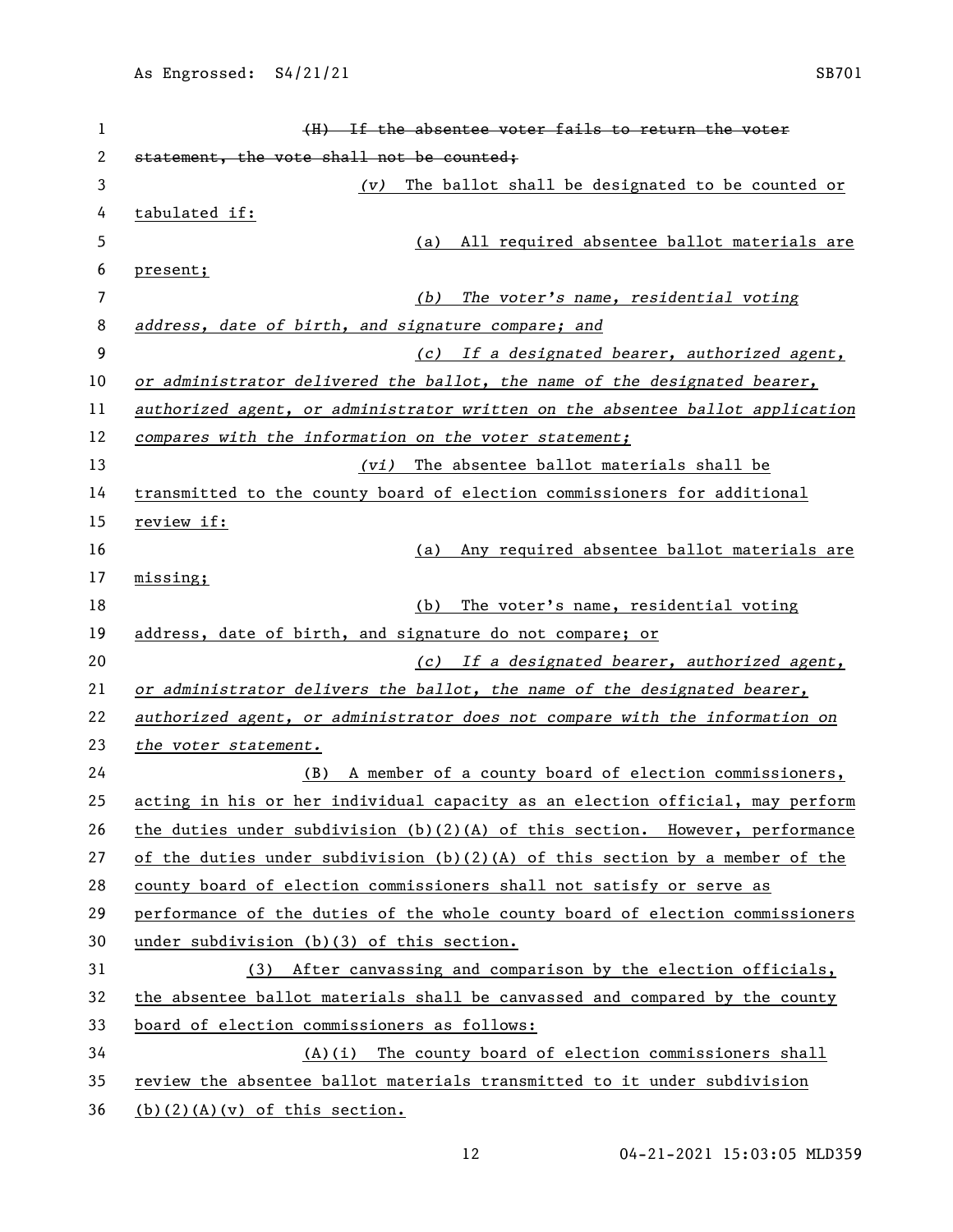| 1            | The county board of election commissioners may:<br>(ii)                       |
|--------------|-------------------------------------------------------------------------------|
| $\mathbf{2}$ | Review the absentee ballot materials that<br>(a)                              |
| 3            | were designated to be counted or tabulated by the election officials before   |
| 4            | counting or tabulation; and                                                   |
| 5            | Accept the designation of the election<br>(b)                                 |
| 6            | officials that the ballot is to be counted or reverse the designation of the  |
| 7            | election officials and mark the ballot as provisional;                        |
| 8            | (B)(i) A ballot shall be counted or tabulated if the:                         |
| 9            | Required absentee ballot materials are<br>(a)                                 |
| 10           | present;                                                                      |
| 11           | Voter's name, residential voting address,<br>(b)                              |
| 12           | date of birth, and signatures compare; and                                    |
| 13           | (c) If a designated bearer, authorized agent,                                 |
| 14           | or administrator delivered the ballot, the name of the designated bearer,     |
| 15           | authorized agent, or administrator written on the absentee ballot application |
| 16           | compares with the information on the voter statement.                         |
| 17           | (ii) The absentee ballot materials and the absentee                           |
| 18           | ballot shall be placed in an envelope marked "provisional" and the absentee   |
| 19           | ballot shall be considered a provisional ballot if:                           |
| 20           | (a) The required absentee ballot materials are                                |
| 21           | <i>incomplete or missing;</i>                                                 |
| 22           | The voter's name, residential voting<br>(b)                                   |
| 23           | address, date of birth, and signature do not compare; or                      |
| 24           | (c) If a designated bearer, authorized agent,                                 |
| 25           | or administrator delivers the ballot, the name of the designated bearer,      |
| 26           | authorized agent, or administrator does not compare with the information on   |
| 27           | the voter statement;                                                          |
| 28           | $(1)$ (C) Failure of the voter to submit the required                         |
| 29           | absentee materials in the proper envelopes shall not be grounds for           |
| 30           | disqualifying the voter; and                                                  |
| 31           | $(D)(i)$ An absentee ballot that has been designated                          |
| 32           | provisional for not including the required voter identification with the      |
| 33           | absentee ballot materials shall be cured according to the procedure set out   |
| 34           | in Arkansas Constitution Amendment 51, § 13.                                  |
| 35           | (ii) An absentee ballot that has otherwise been                               |
| 36           | designated provisional under this section may be cured by the voter:          |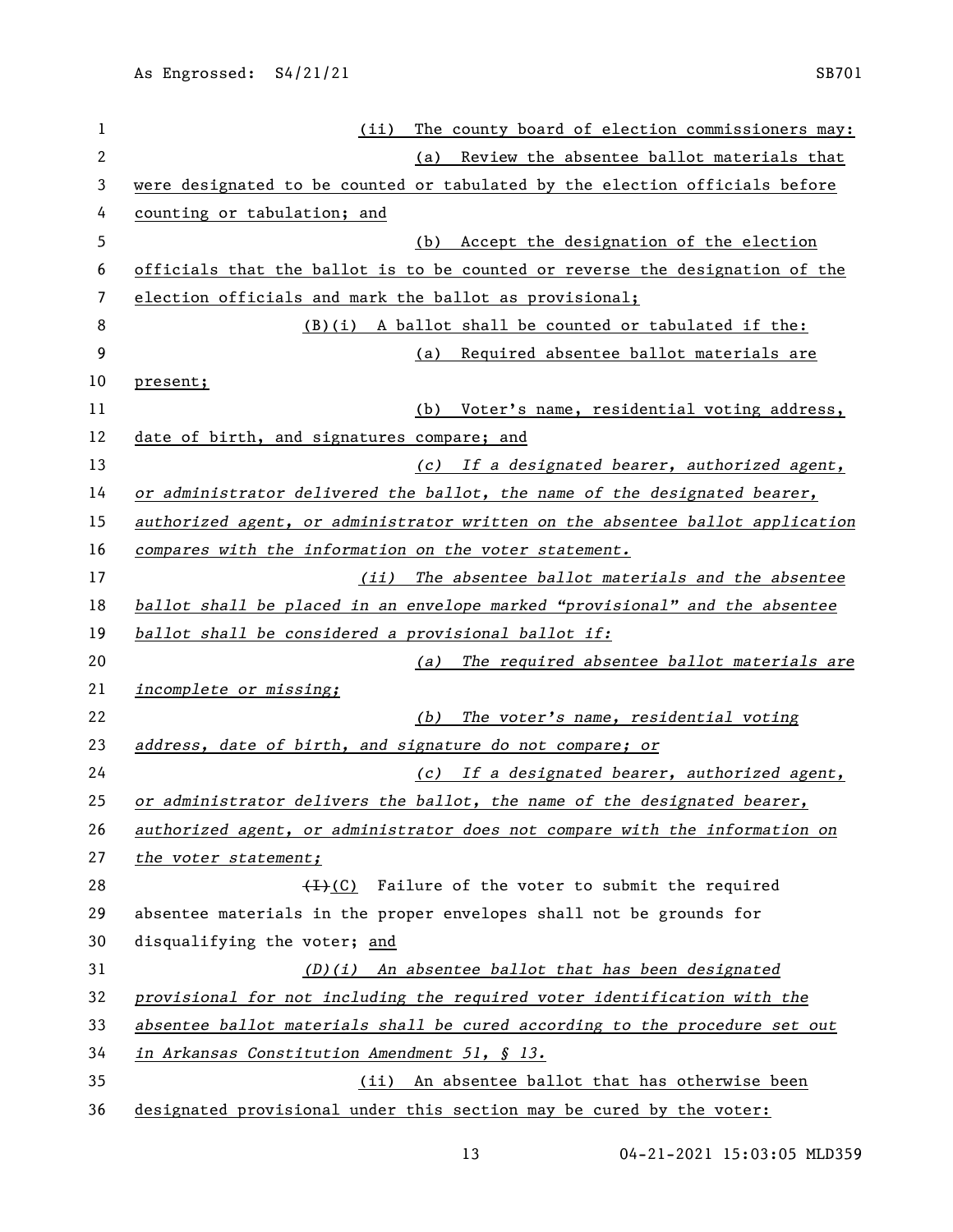| $\mathbf{1}$ | By noon the Monday following the election;<br>(a)                             |
|--------------|-------------------------------------------------------------------------------|
| $\mathbf{2}$ | In person or in writing to the county<br>(b)                                  |
| 3            | clerk, county board of election commissioners, or appropriately designated    |
| 4            | staff or election officials; and                                              |
| 5            | $(c)(1)$ By providing or correcting the absentee                              |
| 6            | ballot materials or verification, if the reason for designation as a          |
| 7            | provisional ballot was an incomplete submission; or                           |
| 8            | (2) By verifying in writing under                                             |
| 9            | penalty of perjury that he or she voted the ballot received by the county     |
| 10           | clerk, if the reason for designation as a provisional ballot was that:        |
| 11           | The voter's name, residential<br>(A)                                          |
| 12           | voting address, date of birth, and signature did not compare; or              |
| 13           | (B) If a designated bearer,                                                   |
| 14           | authorized agent, or administrator delivered the ballot, and the name of the  |
| 15           | designated bearer, authorized agent, or administrator did not compare with    |
| 16           | the information on the voter statement.                                       |
| 17           | (iii) An absentee ballot shall not be counted if:                             |
| 18           | (a) It has been marked provisional and is not                                 |
| 19           | cured under either subdivision (b)(3)(D)(i) or subdivision (b)(3)(D)(ii) of   |
| 20           | this section; or"                                                             |
| 21           | It did not include a voter statement.<br>(b)                                  |
| 22           | An absentee ballot designated as a provisional<br>(iv)                        |
| 23           | ballot for the lack of a designation of, or name of, a designated bearer,     |
| 24           | authorized agent, or administrator shall be counted only if the county board  |
| 25           | of election commissioners does not determine that the provisional ballot is   |
| 26           | invalid and should not be counted based on other grounds.                     |
| 27           | (J) If the voter statement does not authorize a bearer,                       |
| 28           | agent, or administrator to receive or return his or her absentee ballot and   |
| 29           | the ballot was received or returned by a bearer, agent, or administrator, the |
| 30           | vote shall not be counted;                                                    |
| 31           | (4) Absentee ballot information is comparable or compares if                  |
| 32           | after a review of the information available to the election official or       |
| 33           | county board of election commissioners, the election official or county board |
| 34           | of election commissioners determines that the ballot was voted by the person  |
| 35           | in whose name the absentee ballot was submitted.                              |
| 36           | $(5)$ (A) Within forty-eight (48) hours after an absentee ballot is           |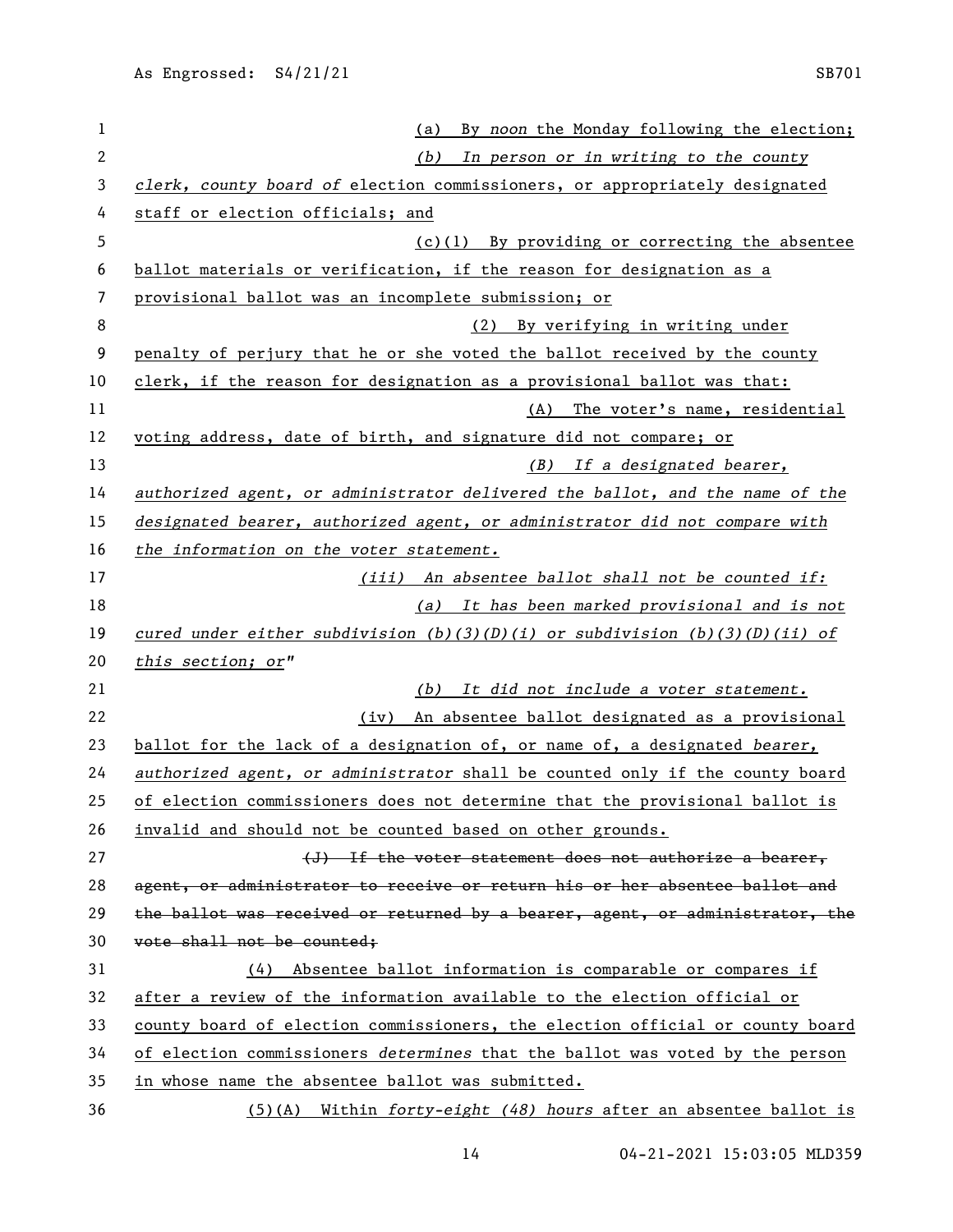designated by any election official or by the county board of election commissioners as provisional, the county board of election commissioners shall by mail, email, or phone notify the voter of the deadline and process for curing his or her absentee ballot. (B) To "cure" a ballot means to remove or repair the issue causing a ballot not to be counted through the process set forth in this section, such that the ballot shall then be counted. (C) If an absentee ballot that was previously designated 9 as needing additional review under subdivision (b)(2)(A)(v) of this section is reviewed by the county board of election commissioners and approved to be counted or tabulated without being designated as provisional, then no more than *forty-eight (48) hours* after the approval, the county board of election commissioners shall by mail, email, or phone notify the voter that he or she 14 no longer needs to cure his or her ballot. (6)(A) After all of the outer envelopes have been opened, the election officials of the absentee box shall preserve all the statements of 17 voters, the voters' identification documents, and all other materials submitted with the absentee ballot except the ballot itself and deliver them to the county clerk, who shall file and keep them for the same length of time after the election as is required for the retention of other ballots. (B) The voter statements shall be made available for public inspection and copying during regular business hours no earlier than 8:30 a.m. on the day following the actual delivery of the statement of the number of outstanding ballots and provisional ballots to the Secretary of State, and declaration of preliminary and unofficial results of the election under § 7-5-701(a)(3)(C). (C) The voters' identification documents shall not be subject to public inspection except as part of a judicial proceeding to contest the election. (7) The absentee ballots that have been designated to be counted or tabulated shall be opened and processed for tabulation as follows:  $\overline{K}(A)$  If no challenge is made by a qualified poll 33 watcher, the election official shall remove the inner envelope, from the absentee ballot materials without opening the inner envelope containing the 35 ballot, and place it in the ballot  $\underline{a}$  box designated for ballots to be counted or tabulated without marking it in any way;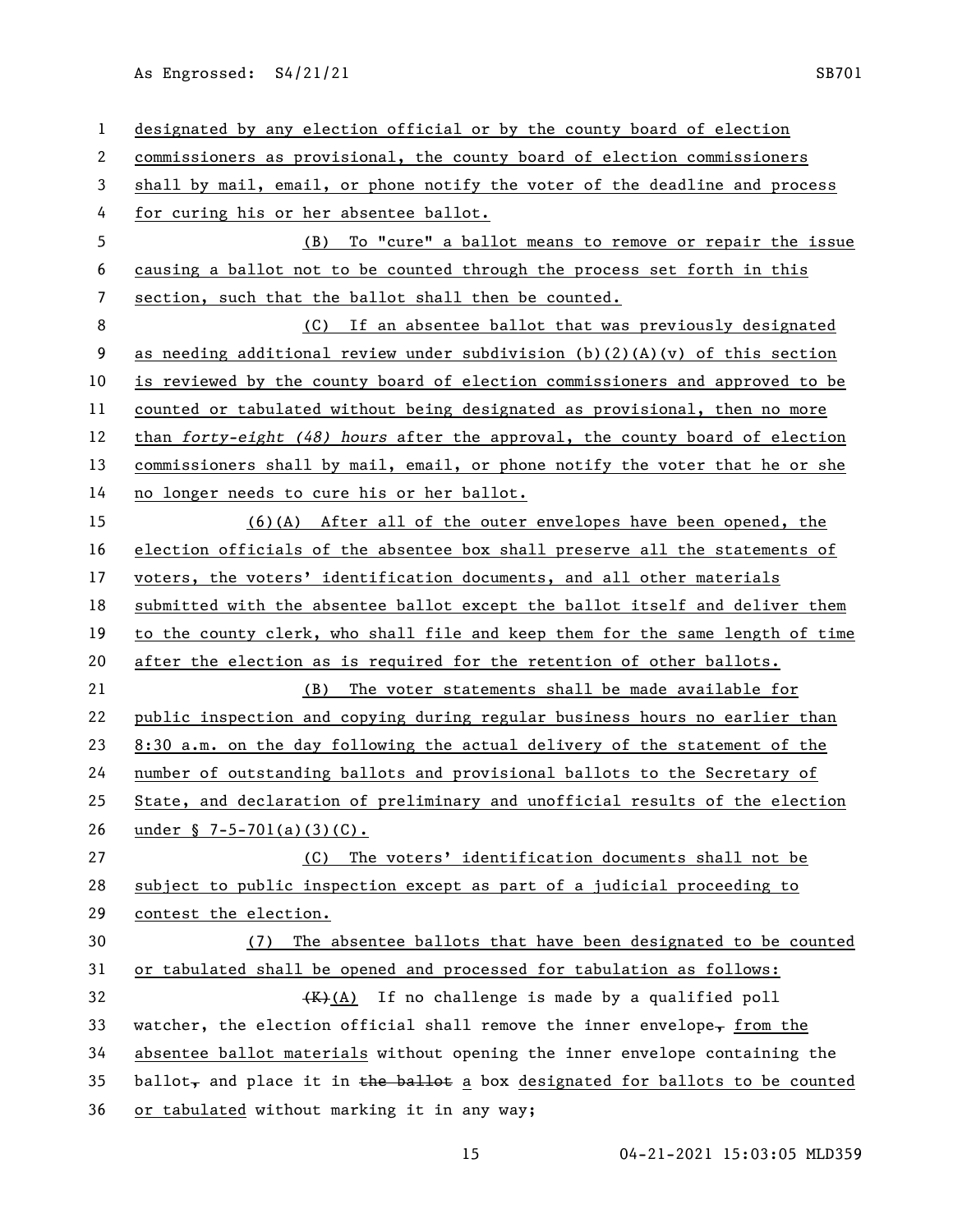| 1  | $(L)$ (i) After all of the outer envelopes have been opened,                  |
|----|-------------------------------------------------------------------------------|
| 2  | the election officials of the absentee box shall preserve all the statements  |
| 3  | of voters and the voters' identification documents and deliver them to the    |
| 4  | county clerk, who shall file and keep them for the same length of time after  |
| 5  | the election as is required for retention of other ballots.                   |
| 6  | When all of the inner envelopes containing the ballots<br>(B)                 |
| 7  | have been placed in the ballot box, the ballot box shall be shaken thoroughly |
| 8  | to mix the ballots; and                                                       |
| 9  | The ballot box shall be opened and the ballots shall<br>(C)                   |
| 10 | be removed from the inner envelopes, canvassed, and counted.                  |
| 11 | (8) After the counting and tabulation, the county board of                    |
| 12 | election commissioners shall preserve all absentee ballots and shall file and |
| 13 | keep them for the same length of time after the election as is required for   |
| 14 | retention of other ballots.                                                   |
| 15 | (ii) The voter statements shall be made available                             |
| 16 | for public inspection and copying during regular business hours no carlier    |
| 17 | than 8:30 a.m. on the day following the actual delivery of the statement of   |
| 18 | the number of outstanding ballots and provisional ballots to the Secretary of |
| 19 | State, and declaration of preliminary and unofficial results of the election  |
| 20 | under $\frac{6}{5}$ 7-5-701(a)(3)(G).                                         |
| 21 | (iii) The voters' identification documents shall not                          |
| 22 | be subject to public inspection except as part of a judicial proceeding to    |
| 23 | contest the election:                                                         |
| 24 | $(9)$ (A) If after review of the absentee ballot materials an                 |
| 25 | election official or the county board of election commissioners suspects that |
| 26 | an absentee ballot was fraudulently submitted, the county board of election   |
| 27 | commissioners shall:                                                          |
| 28 | (i) File complaints concerning the ballot with the                            |
| 29 | State Board of Election Commissioners and the county prosecuting attorney no  |
| 30 | later than thirty (30) days after certification of the election;              |
| 31 | (ii) Provide copies of the relevant absentee ballot                           |
| 32 | materials, and the county clerk shall provide any relevant absentee ballot    |
| 33 | materials in their possession; and                                            |
| 34 | (iii) Fully assist all appropriate law enforcement                            |
| 35 | agencies in the investigation.                                                |
| 36 | (B) A ballot is not automatically considered fraudulently                     |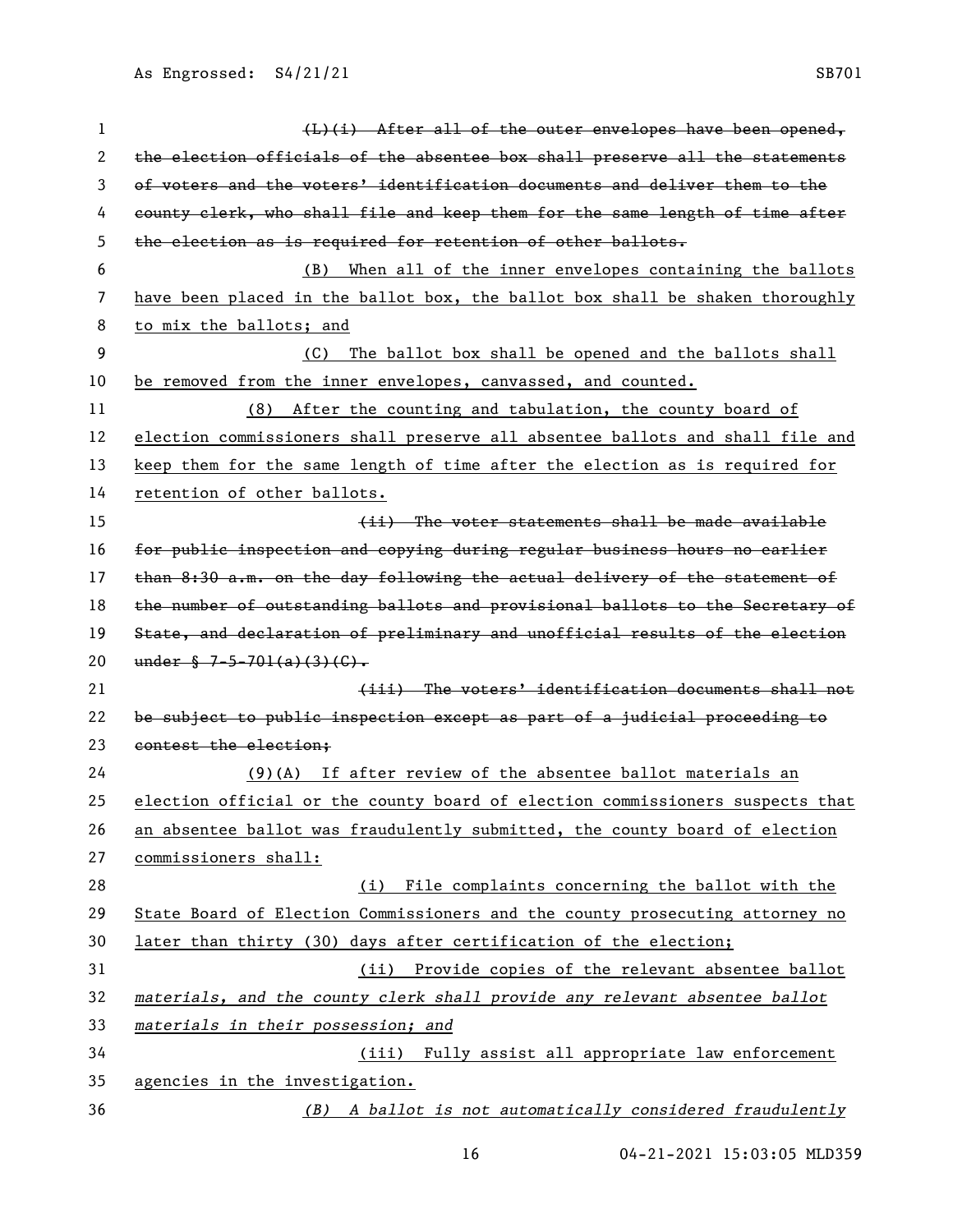| 1  | submitted merely because it was not counted because:                          |
|----|-------------------------------------------------------------------------------|
| 2  | Not all the required voter materials were<br>(i)                              |
| 3  | included;                                                                     |
| 4  | (ii)<br>The voter materials did not compare;                                  |
| 5  | (iii) If a designated bearer, authorized agent, or                            |
| 6  | administrator delivered the ballot, the name of the designated bearer,        |
| 7  | authorized agent, or administrator did not compare with the information on    |
| 8  | the voter statement; or                                                       |
| 9  | (iv) For another innocuous reason.                                            |
| 10 | A ballot is fraudulently submitted if a voter<br>(C)                          |
| 11 | knowingly violates voting laws, including without limitation by submitting:   |
| 12 | (i) More than one (1) ballot;                                                 |
| 13 | (ii) A ballot under a false identity; or                                      |
| 14 | (iii) A ballot on behalf of another person without                            |
| 15 | that person's lawful authorization.                                           |
| 16 | (M) When all of the inner envelopes containing the ballots                    |
| 17 | have been placed in the ballot box, the ballot box shall be shaken thoroughly |
| 18 | to mix the ballots; and                                                       |
| 19 | (N) The ballot box shall be opened and the ballots                            |
| 20 | canvassed and counted.                                                        |
| 21 | $(2)$ (10) No election results shall be printed or released prior             |
| 22 | to the closing of the polls on election day.                                  |
| 23 | (c) If any person casting an absentee ballot dies before the polls            |
| 24 | open on election day, his or her ballot shall be accepted by the county clerk |
| 25 | if the absentee ballot is:                                                    |
| 26 | Signed, dated, postmarked, and mailed before the date of<br>(1)               |
| 27 | death;                                                                        |
| 28 | Signed, dated, and delivered to the county clerk by a<br>(2)                  |
| 29 | designated bearer, authorized agent, or administrator before the date of      |
| 30 | death; or                                                                     |
| 31 | The ballot of a member of the armed services or Arkansas<br>(3)               |
| 32 | National Guard in active duty or state active duty executed before the date   |
| 33 | of death.                                                                     |
| 34 | (d) It is the intent of this section to require the election officials        |
| 35 | for absentee ballots to meet and process, canvass, and count absentee ballots |
| 36 | according to this section prior to the closing of the polls on election day.  |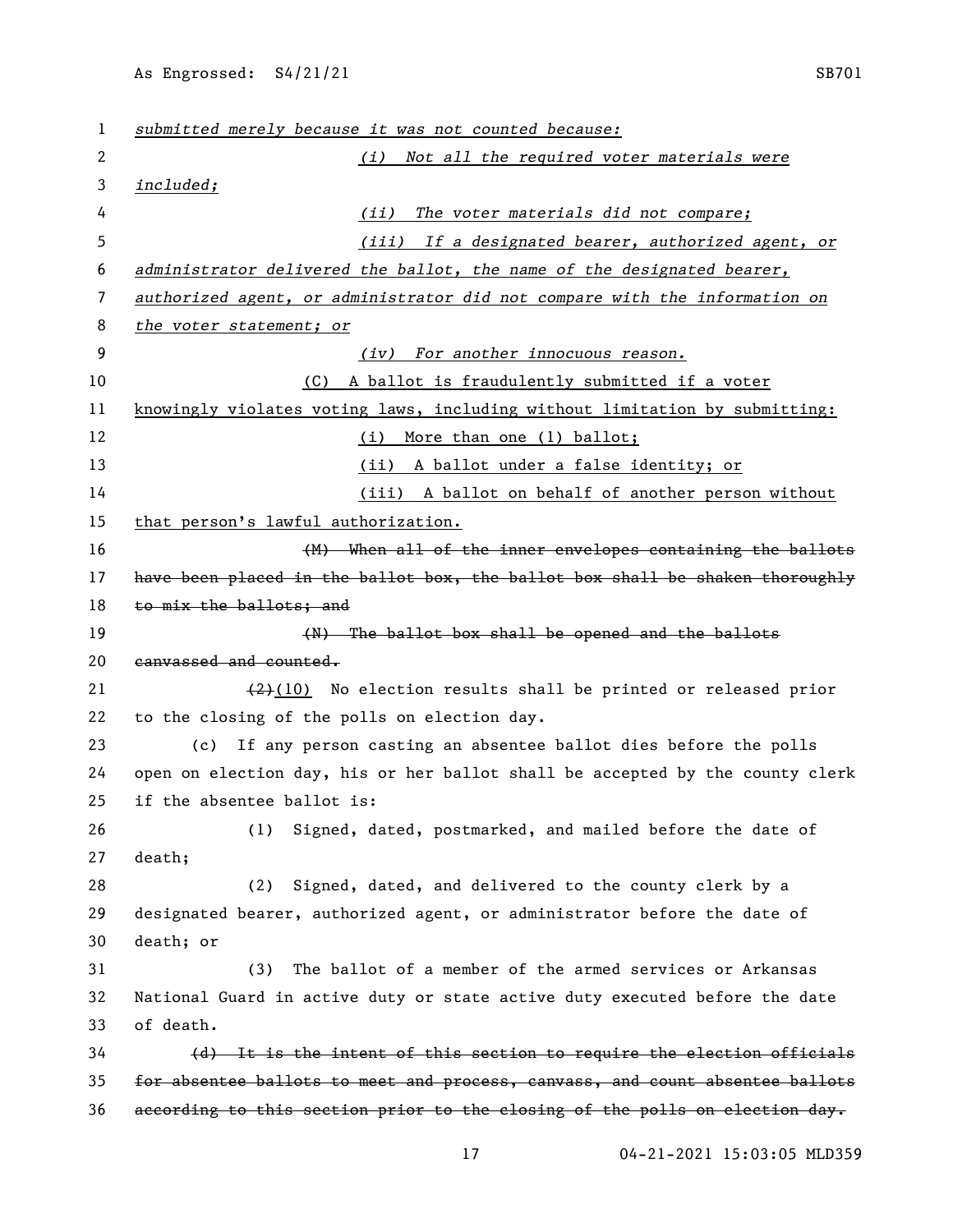$\left(\frac{e}{1}\right)^{d}(d)(1)$  Absentee votes shall be cast on paper ballots. (2)(A) The ballots shall first be counted for write-in votes by the election officials. (B) Then, at the discretion of the county board of election commissioners, the ballots may be either hand counted or counted on an electronic vote tabulating device.  $(f)(1)$  Absentee ballots marked as "special runoff ballots" received from a qualified voter from one (1) of the categories in § 7-5- 406(a) shall be opened for general primary elections and general runoff elections according to the procedures described in subsection (b) of this section. (2) However, in counting the special runoff ballot, one (1) of the election officials shall open the envelope containing the special runoff ballot and read the numbers indicated next to the names of the two (2) candidates in the general primary election or in the general runoff election. (3) The candidate with the highest ranking shall receive the vote. (4) A special runoff ballot received with the preferential primary absentee ballot shall be counted in the general primary election, and a special runoff ballot received with the general election absentee ballot shall be counted in the general runoff election. (5) The Secretary of State shall prepare instructions for opening, counting, and canvassing special runoff ballots and provide the instructions to each county board of election commissioners. SECTION 6. Arkansas Code Title 7, Chapter 5, Subchapter 4, is amended to add an additional section to read as follows: 7-5-420. State Board of Election Commissioners – Rules. (a) The State Board of Election Commissioners shall adopt rules that: (1) Set procedures for the maintenance and storage of absentee ballot materials and absentee ballots; (2) Set uniform methods for labeling ballot storage containers that, at a minimum: (A) Document the chain of custody concerning the opening and closing of the sealed boxes; and (B) Document the contents of the boxes in a readily